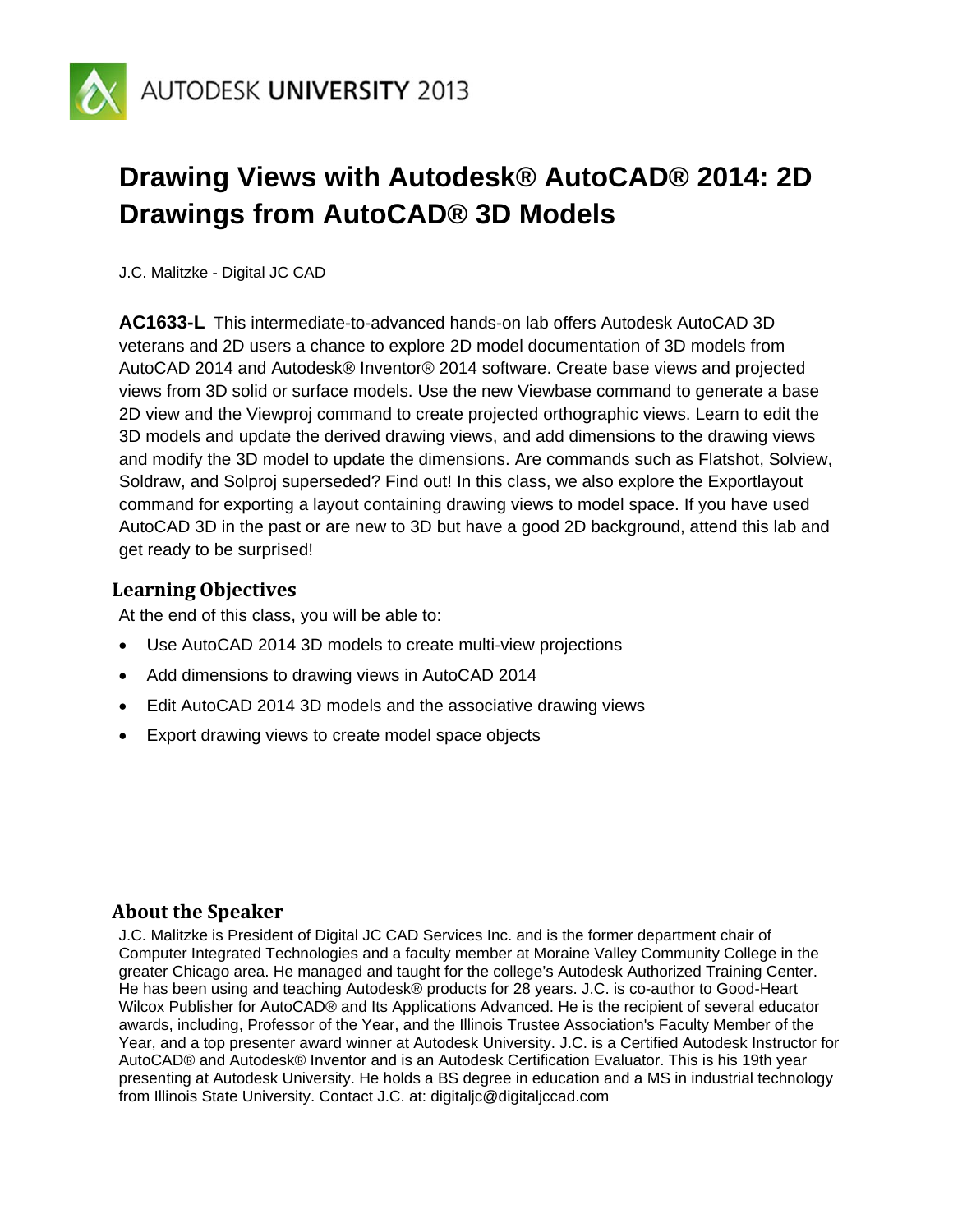## **Portions of this document are copyright by Goodheart-Willcox Company, Inc. and reproduced with permission from the textbook AutoCAD and its Applications--Advanced.**

#### **For AutoCAD 2012, 2013 and 2014**

#### **Model Documentation**

There are multiple techniques available to create drawing views from 3D models in AutoCAD. Using these techniques, orthographic views and other standard drawing views can be created in order to produce multiview drawings. The techniques available are discussed in this paper.

#### **Drawing Views**

You can create 2D drawing views from 3D solid or surface models using the **VIEWBASE** command. This command allows you to quickly create a multiview drawing layout made up of orthographic views. Drawing views created with the **VIEWBASE** command are created in paper space (layout space). After creating a layout of views, you can dimension them using AutoCAD dimensioning commands.

Drawing views created with the **VIEWBASE** command are *associative*. This means that they are linked to the model from which they are created and can be updated to reflect changes to the model geometry. This capability allows you to keep drawing views up-to-date when design changes are required.

When using the **VIEWBASE** command, you create a **base view** of the model and then have the option to create additional views that are projected from the base view without exiting the command. You can create both orthographic and isometric views. A base view created with the **VIEWBASE** command is defined as a *parent view*. Views projected from the base view inherit the properties of the base view, such as the drawing scale and display properties, and are placed in orthographic alignment with the base view. If the base view is moved, any projected views are moved with it to maintain the parent-child relationship.

#### **Drawing View and Layout Setup**

In order to create views with the **VIEWBASE** command, you must first activate paper space (layout space). Activate paper space by picking a layout tab. Then, before creating views, set up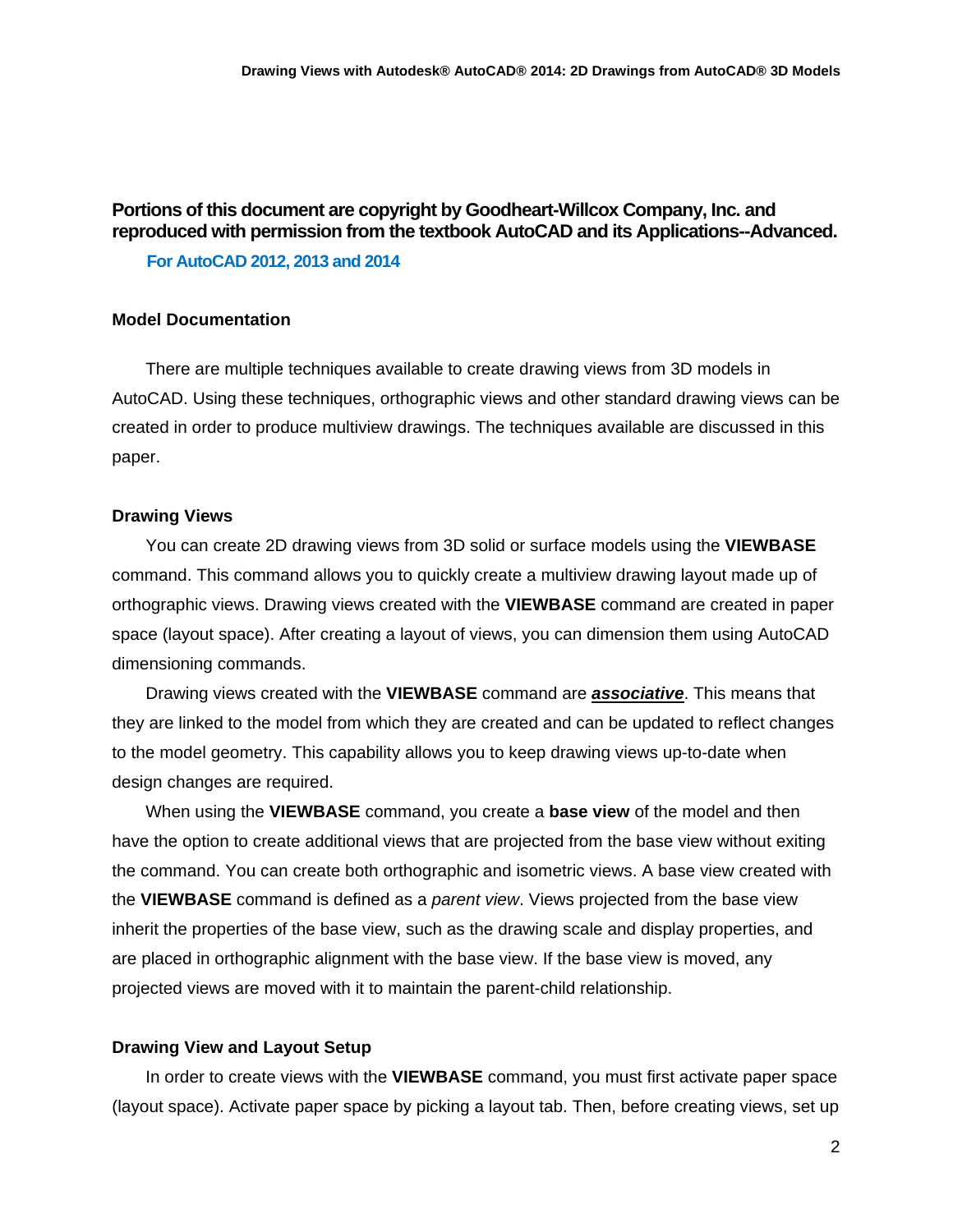the page layout as required. If a default viewport appears in the layout, delete the viewport. Then, right-click on the active layout tab and select **Page Setup Manager** to access the layout settings. Select the desired paper size, drawing orientation, and other settings. If you have a template drawing already created, you can create a new layout based on the template by rightclicking on a layout tab and selecting **From template…**.

By default, drawing views created with the **VIEWBASE** command are generated using third-angle projection. This is the ANSI standard. The default projection used for drawing views can be set using the **VIEWSTD** command. This command and other drawing view commands are accessed from the **Create View panel** on the **Layout tab** of the ribbon.



 Pick the dialog box launcher button at the lower-right corner of the **Styles and Standards** panel to initiate the **VIEWSTD** command. This opens the **Drafting Standard** dialog box.



 The options in the **Projection type** area determine the type of projection used for new drawing views. By default, the **Third angle** button is selected. If the **First angle** button is selected, views are created using first-angle projection. Select this option to create views in accordance with ISO standards. The options in the **Thread style** area determine the type of thread representation used for views showing threaded features. The thread representation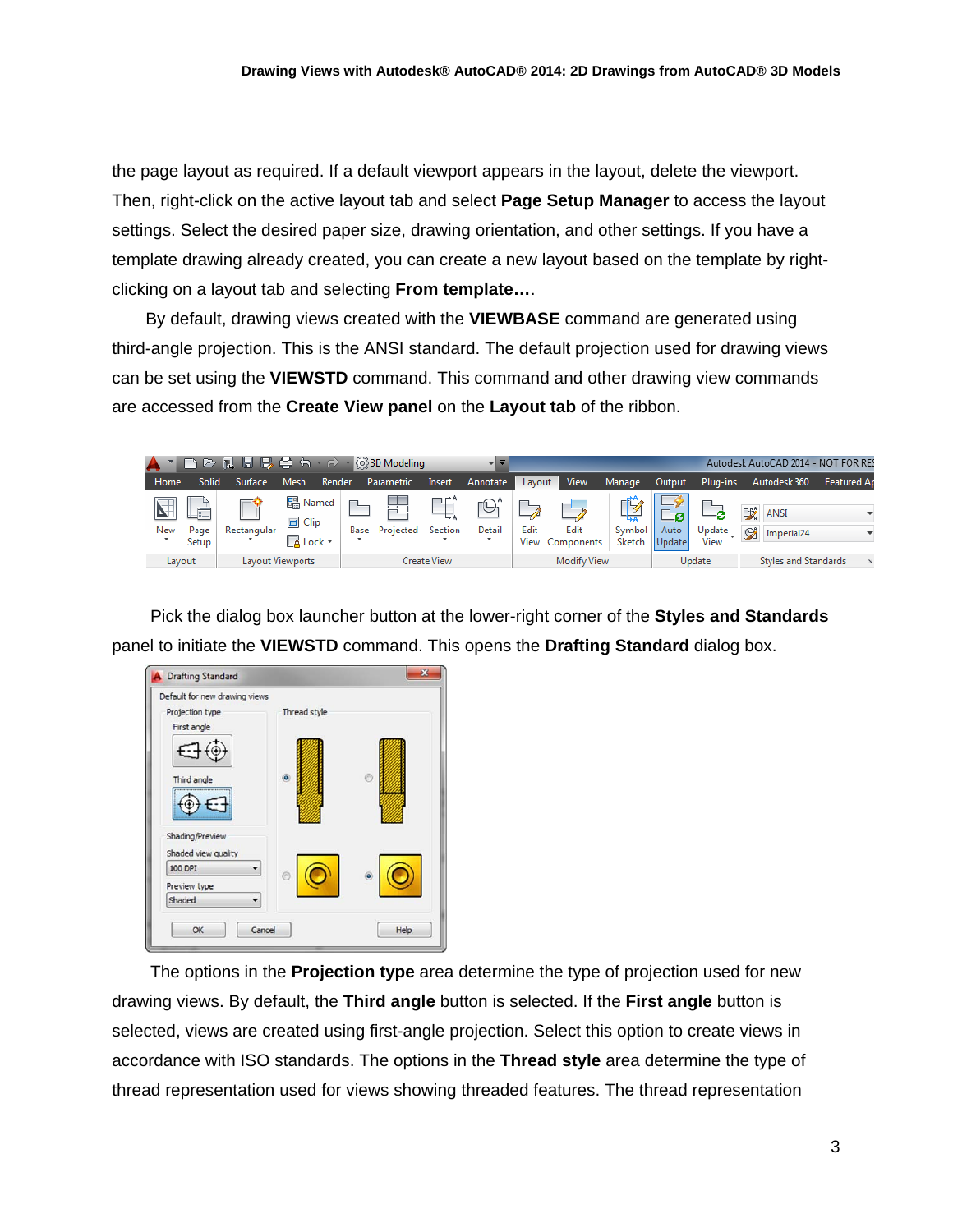options are used when creating views from Autodesk Inventor models or imported models containing threaded features. A full circle thread representation conforms to the ANSI standard. This is the default option. A partial circle thread representation conforms to the ISO standard.

The options in the **Shading/Preview** area of the **Drafting Standard** dialog box determine the type of preview that appears when placing a drawing view. When **Shaded** is selected in the **Preview type** drop-down list, a shaded view appears. This is the default option. This option provides a preview image of the view orientation before the view is placed. When the **Bounding box** option is selected, a preview box representing the extents of the view appears. However, no preview image is displayed. The **Shaded view quality** option is set to 100 dpi by default. A higher setting will provide better resolution quality when a shaded preview is displayed. However, for all practical purposes, a setting of 150 dpi or higher does not produce a dramatic difference in resolution quality.

## **Creating Drawing Views**

After setting up a layout and making the appropriate drawing view settings, you are ready to place the base view. As previously discussed, drawing views can be created from a 3D solid or surface model. Drawing views created in the layout are generated from the model you have created in model space. If no model exists in the drawing and you initiate the **VIEWBASE** command. You can select a model created in AutoCAD or a model created in Autodesk Inventor. You can select **Base** from the **Create View panel, Layout tab**.



When you select the **VIEWBASE** command from the ribbon, a preview representing a scaled orthographic view of the model appears. This is the *base view* of the model. You can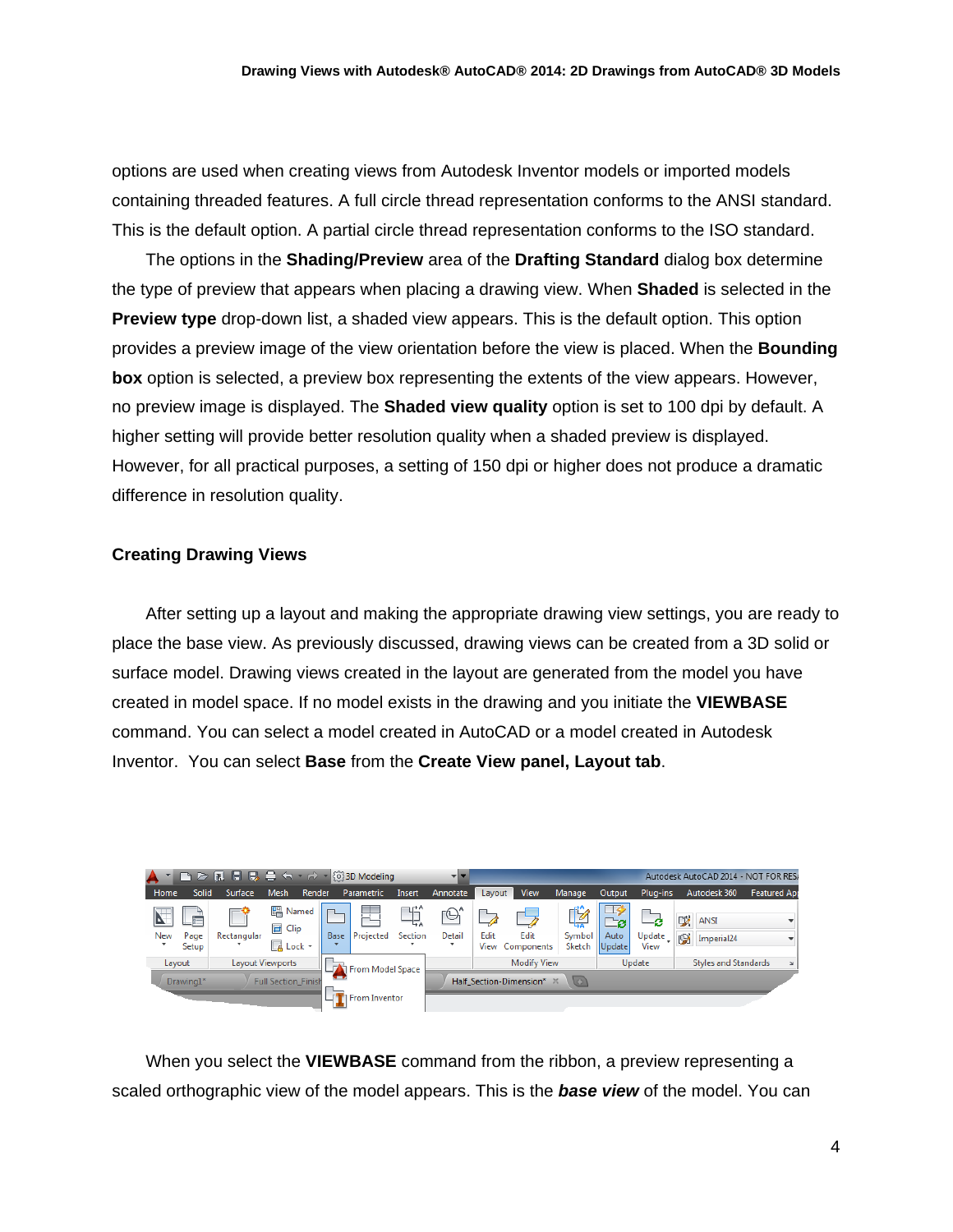then specify the location of the base view or select an option. To select an option, use dynamic input or make a selection from the **Drawing View Creation** contextual ribbon tab.





Using the VIEWBASE command from the command line you can use various command options.

| , Command: VIEWBASE<br>, Specify model source [Model space/File] <model space="">:<br/> Type = Base and Projected  Hidden Lines = Visible and hidden lines  Scale = 1:4</model> |
|---------------------------------------------------------------------------------------------------------------------------------------------------------------------------------|
|                                                                                                                                                                                 |
| $\blacksquare$ $\square$ VIEWBASE Specify location of base view or [Type sElect Orientation Hidden lines Scale Visibility] <type>:</type>                                       |

The **Select** option switches you to model space and allows you to add objects to or remove objects from the base view. If necessary, use the appropriate option to select solids or surfaces to add or remove. Use the **Return to Layout** option to return to the layout after making changes.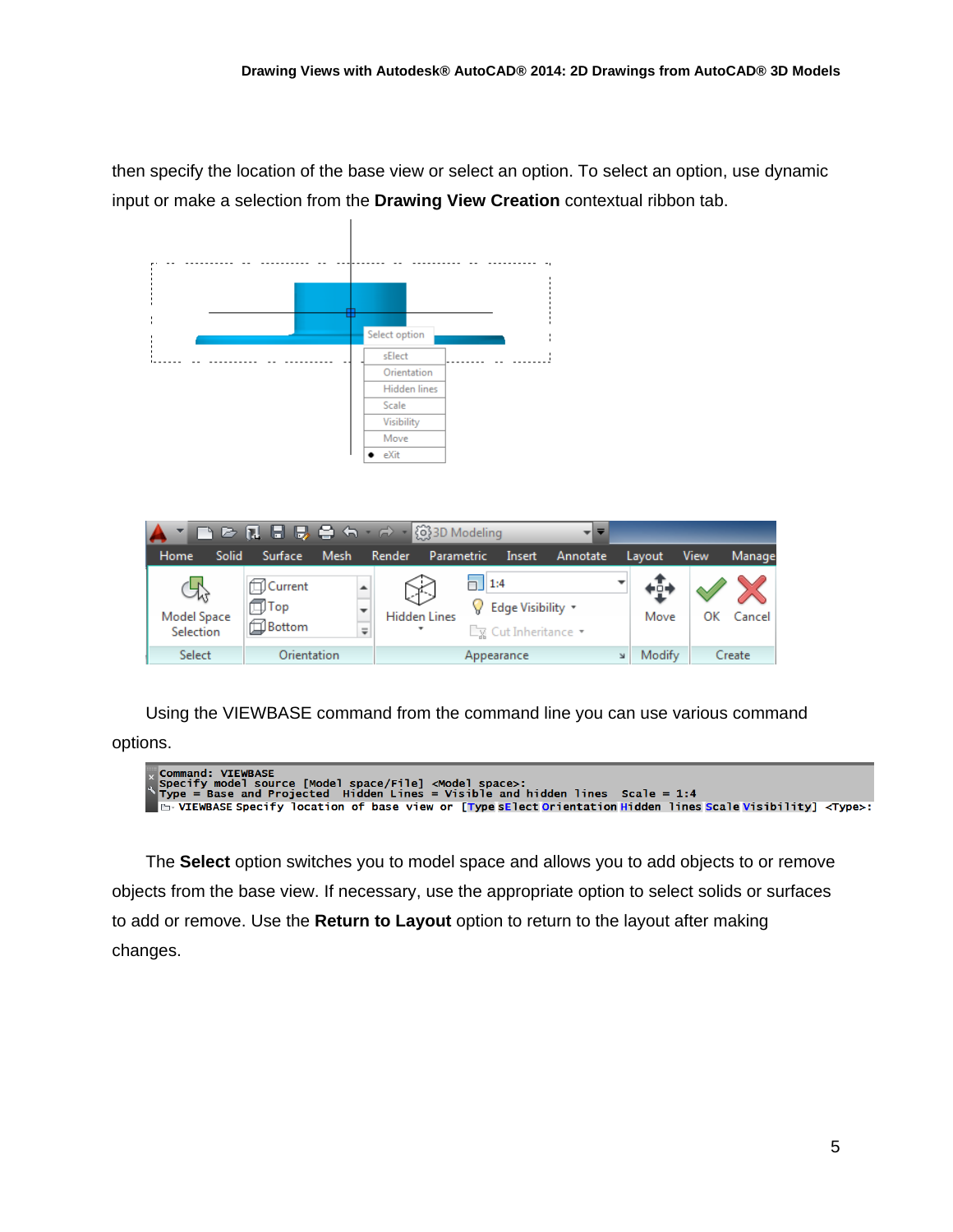

 The layer properties can be modified to change the appearance of the drawing view geometry, but the geometry cannot be otherwise modified.

The **Orientation** option can be used to select a different view from the default base view. The **Orientation** options correspond to AutoCAD's six orthographic and four isometric preset views. These views are based on the WCS. By default, the front view is used as the base view by AutoCAD. Depending on the construction of your model, you may want to use a different view, such as the top view, to serve as the base view. In **Figure 14-8**, the top view of the model is selected as the base view. This view will establish the front view on the orthographic drawing. In most cases, the front orthographic view on the drawing describes the most critical contour of the model. You will typically use the front or top view of the 3D model for the front orthographic view on the drawing.

The **Type** option of the **VIEWBASE** command is available before picking the initial location of the base view. This option is used to specify whether projected views are placed after placing the base view. By default, this option is set to **Base and Projected**. With this option, you can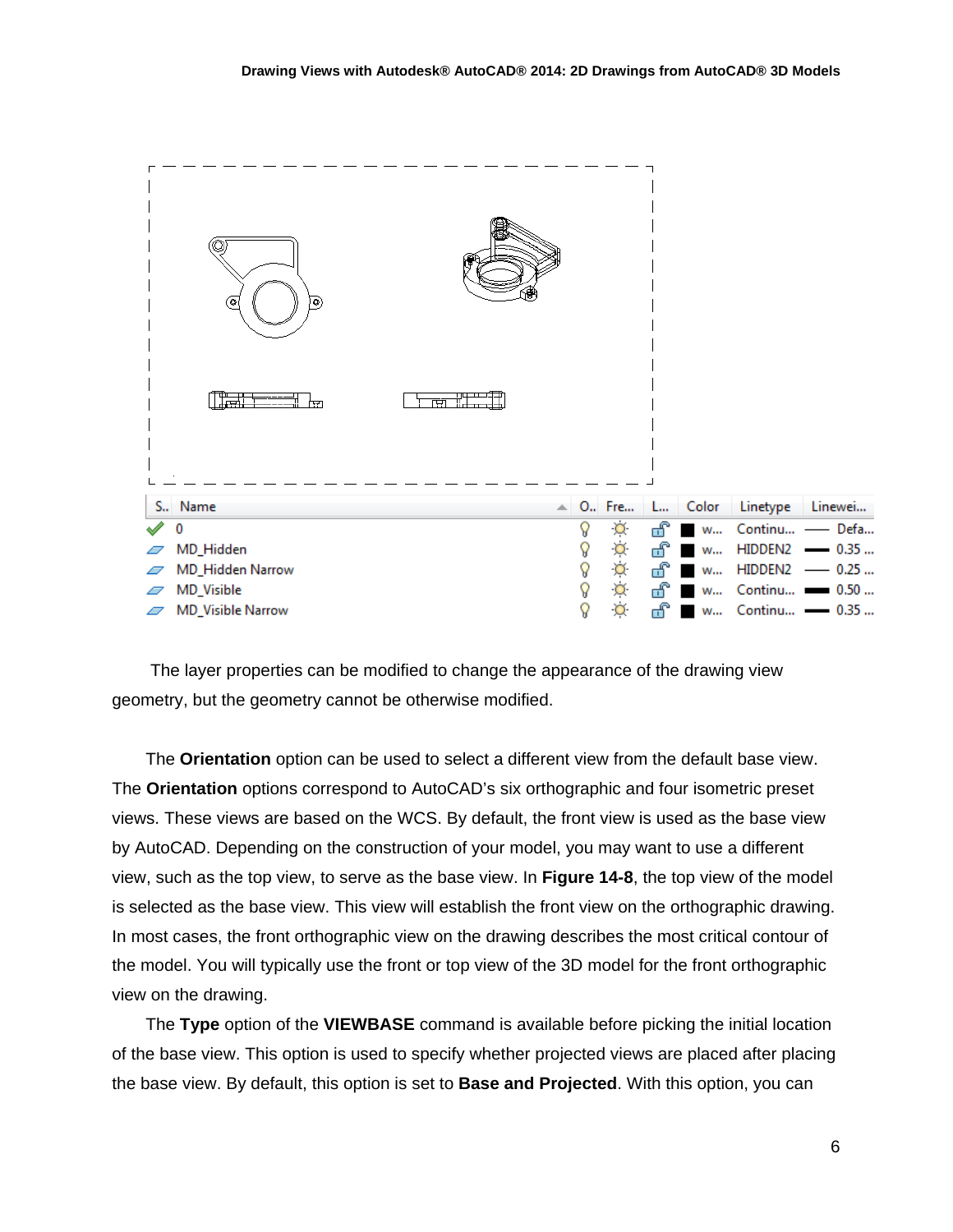place additional, projected views while the **VIEWBASE** command is still active. Projected views that you place are *projected* from the base view and oriented in the proper orthographic alignment. As previously discussed, projected views have a parent-child relationship with the base view. The base view is the *parent* view and any projected views are *child* views. If the base view is moved, for example, the projected view is moved with it. Projected views are not created with the **VIEWBASE** command when the **Type** option is set to **Base only**. If you place a base view in this manner and later decide to create projected views from the base view, you can use the **VIEWPROJ** command. The **VIEWPROJ** command allows you to place projected views from any selected view.

After you pick the location for the base view, you can press [Enter] to place projected views (if the **Type** option is set to **Base and Projected**). Drag the cursor away from the base view and then pick to locate the projected view. The direction in which you move the cursor determines the orientation of the projected view. You can continue placing projected views, or you can press [Enter] to end the command. To end the command without placing projected views, press [Enter] twice.

The display style of the base view can be changed by using the **Hidden Lines** option. The four display style options available are **Visible Lines**, **Visible and Hidden Lines**, **Shaded with Visible Lines**, and **Shaded with Visible and Hidden Lines**. See **Figure 14-9**. These options can be selected using dynamic input or the drop-down list in the **Appearance** panel in the **Drawing View Creation** contextual ribbon tab.

The **Scale** option is used to set the scale of the base view. You can select a scale from the drop-down list in the **Appearance** panel in the **Drawing View Creation** contextual ribbon tab. You can also specify the scale by typing a value.

The **Move** option allows you to move the base view after picking the initial location on screen. When you select the **Move** option, the view is reattached to the cursor so that you can move it to another location. After you pick a new location, the **VIEWBASE** options are again made available.

The **Visibility** option allows you to control the display of drawing geometry in the view. The **Interference edges** option controls whether both object and hidden lines are displayed for interference edges. By default, this option is set to **No**. The **Tangent edges** option controls whether tangential edges are displayed to show the intersection of surfaces. By default, this option is set to **No**. If this option is set to **Yes**, you can specify whether tangent edges are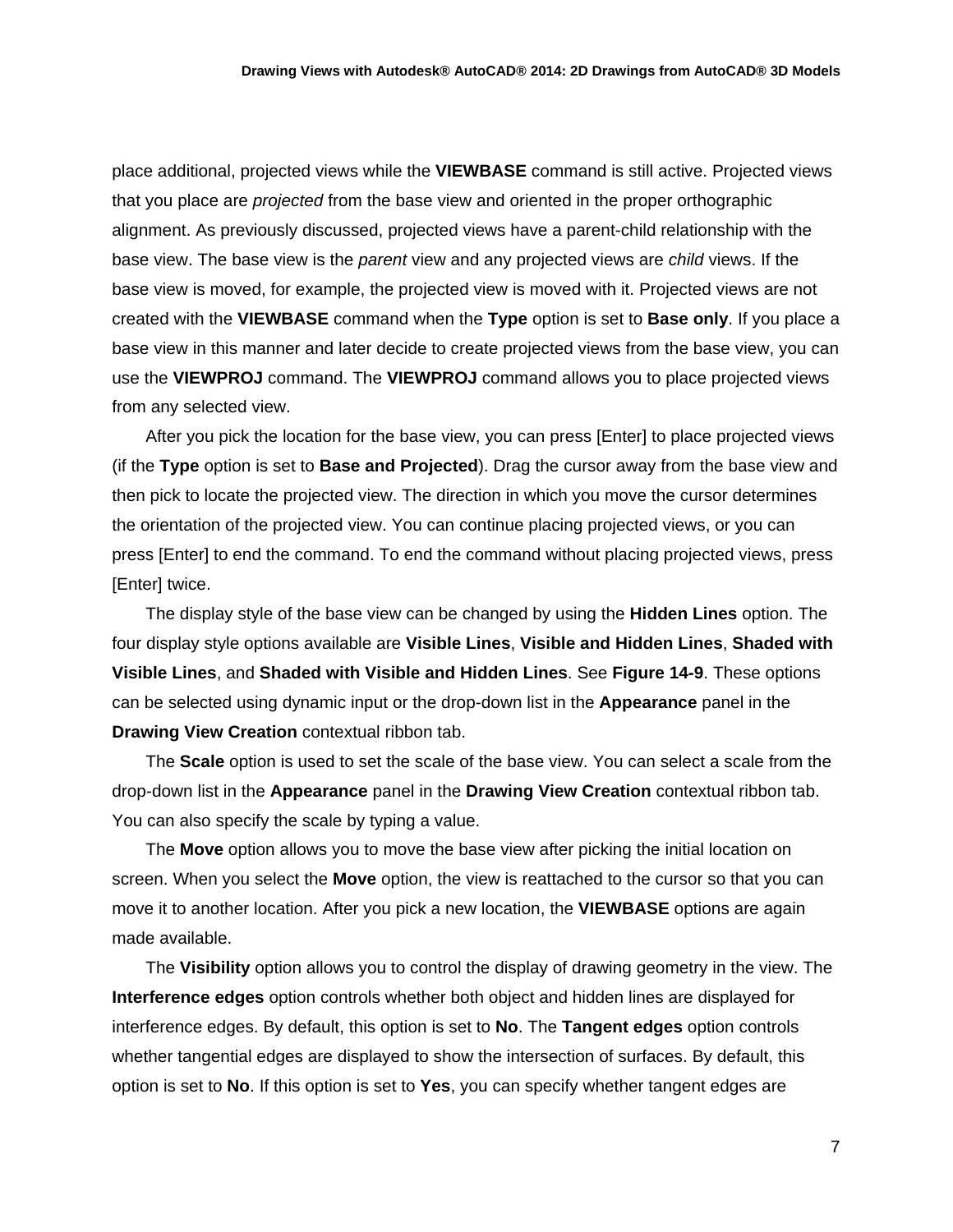shortened to distinguish them from object lines that overlap. The **Bend extents** option is only available when working with a model that includes a view with sheet metal bends. The **Thread features** option controls thread displays on models with screw thread features. The **Presentation trails** option is used to control the display of trails in views created from presentation files.

Additional drawing view options can be accessed in the **Appearance** panel of the **Drawing View Creation** contextual ribbon tab. Selecting the dialog box launcher button at the bottom of the panel opens the **View Options** dialog box. The options in the **View Justification** drop-down list determine the justification of the view. The *justification* refers to how the view is "anchored." When changes are made to the model, such as a change in size, the view updates based on the justification setting. If the justification is set to **Fixed**, geometry in the view unaffected by the edit does not change from the original location. If the justification is set to **Center**, the geometry updates about the center point of the view.

#### NOTE

The **Representation** option of the **VIEWBASE** command is used to create a view based on a model representation and is only available when working with models created in Autodesk Inventor.

#### **Updating Drawing Views**

Drawing views maintain an associative relationship with the model from which they are created. However, it is important to note that this associative relationship is controlled by the model, not the drawing view. When making design changes, you make changes to the model geometry, *not* the drawing view.

During the design process, it is often necessary to make modifications. If you have created drawing views from a model, and then make modifications to the model, the derived base view and any views projected from the base view will require updating. When this occurs, drawing views are considered *out-of-date*. AutoCAD does not automatically update the views when the model is modified. However, you can quickly update drawing views when needed.

#### **VIEWUPDATE**

When you make changes to a model in model space and then switch to a layout with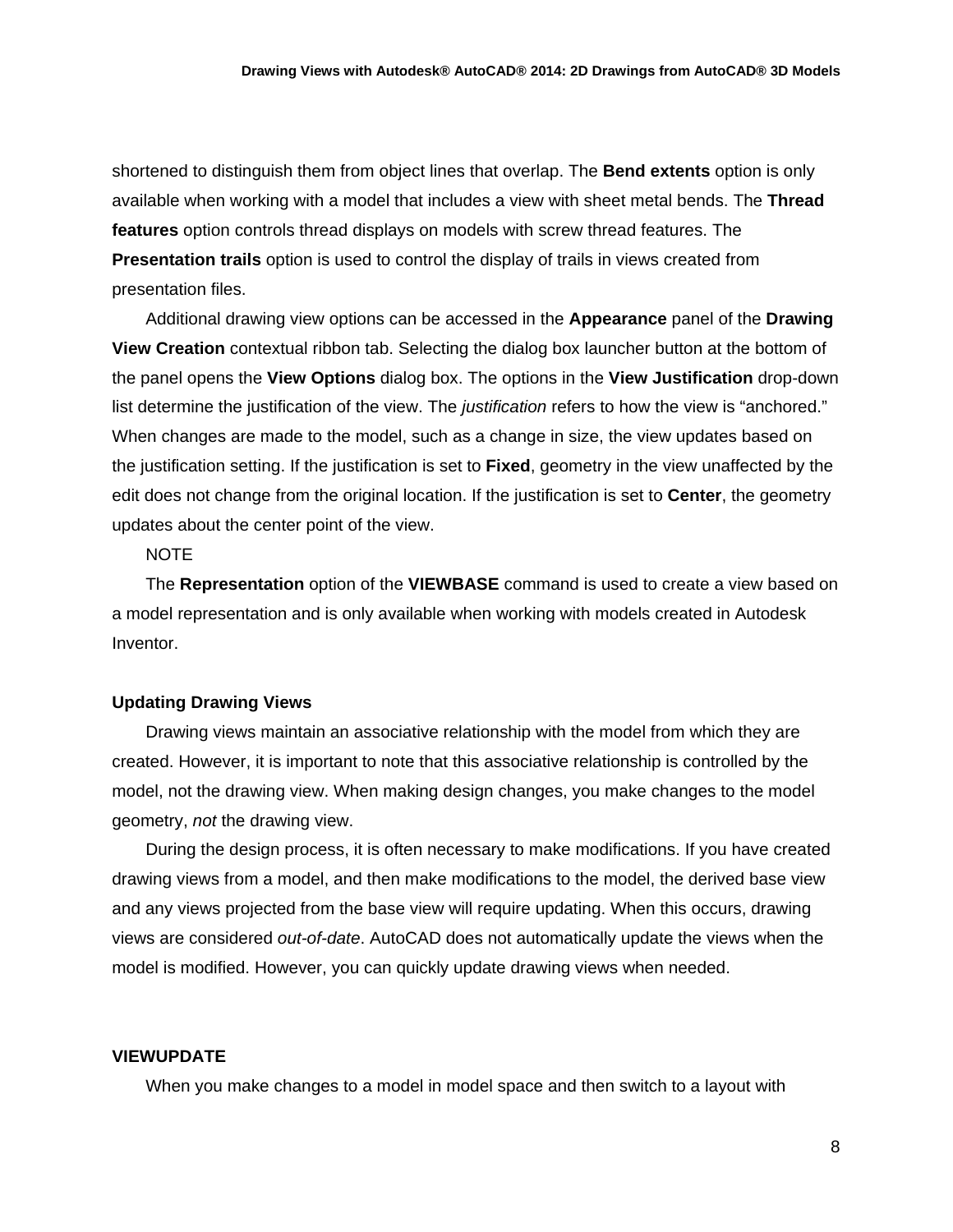drawing views, red markers appear to indicate that the views are out-of-date. In addition, a balloon notification appears on the status bar. You can pick the link in the balloon notification to update the views, or you can use one of the view update commands in the **Drawing Views** panel on the **Annotate** tab of the ribbon. In the example, all of the views are updated at once based on a change to the original part.

Example Change the cylinders diameters to a larger diameter and then use VIEWUPDATE to update the drawing views. What happens?



 This is the preferred method for updating views. However, you can also update views individually by selecting **Update View** from the drop-down menu in the **Update** panel on the **Layout** tab of the ribbon. This requires you to select each view to update individually. Selecting **Update View** is the same as using the **VIEWUPDATE** command.

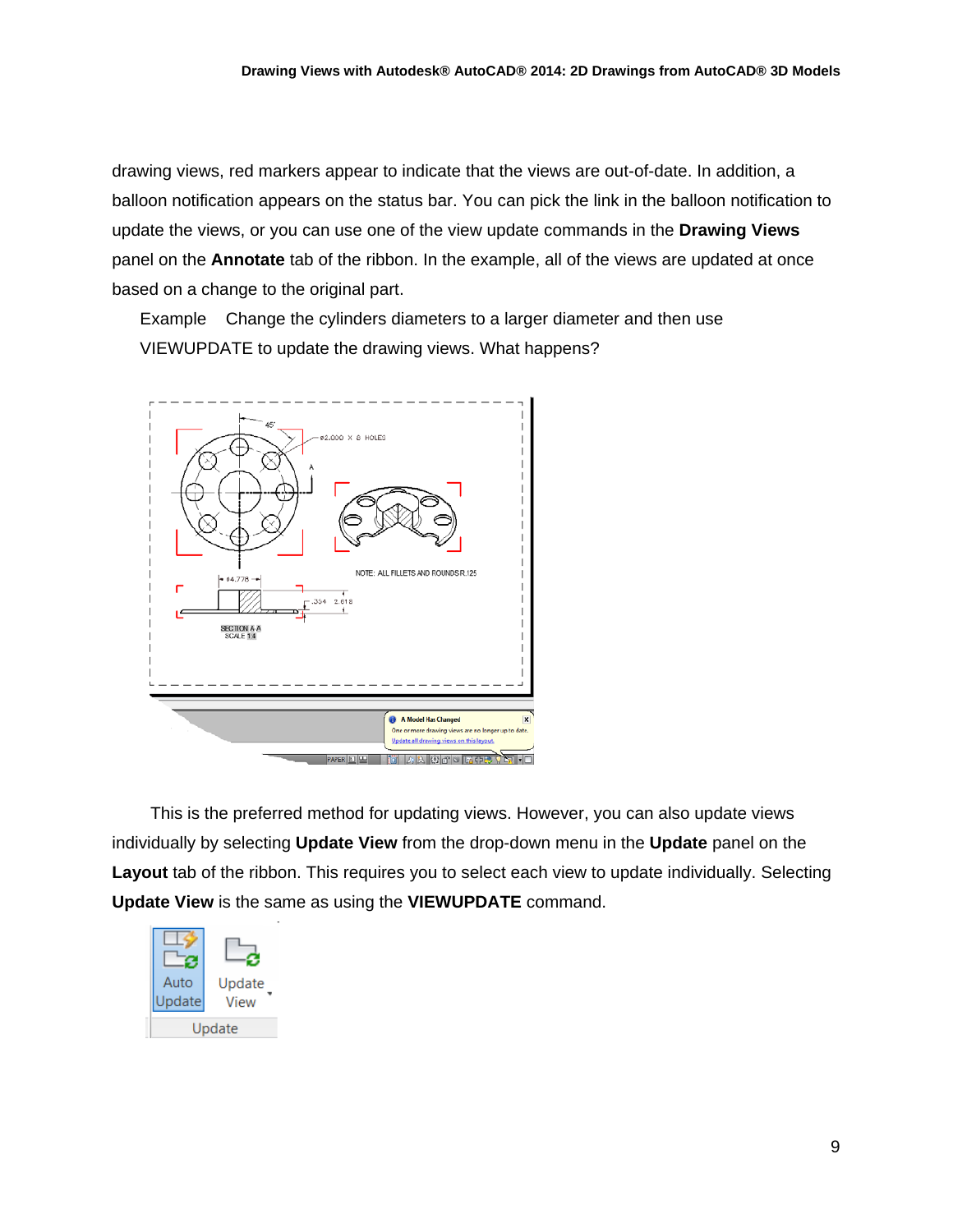# NOTE:

Drawing views are different from viewports. You cannot pick inside of the view and edit or modify the drawing geometry by any standard AutoCAD editing technique. Drawing views can only be updated by changing the 3D model geometry.

# PROFESSIONAL TIP:

In order to modify solid primitive subobjects in a composite solid model, the solid history must be recorded.

- 1. Open the drawing **Flange\_Base.dwg**
- 2. Select the ANSI B layout.
- 3. Create a 4 view drawing as shown below.
- 4. Turn Auto Update off.



- 5. Set the orientation to Top and place the top view.
- 6. Project the front, right side and isometric views.
- 7. Double click on the isometirc view and change the visibility to Shaded with visible lines.
- 8. In the 3D model, use sub-object editing to change the diameter of the center bore to **2.00 (radius 1.00). Make changes in the properties palette.**
- **9.** Change the diameter of the filleted boss hole to **.600 (radius 3.00).**
- 10. Update your drawing.
- 11. Save the drawing as **Flange\_Base\_Done.dwg**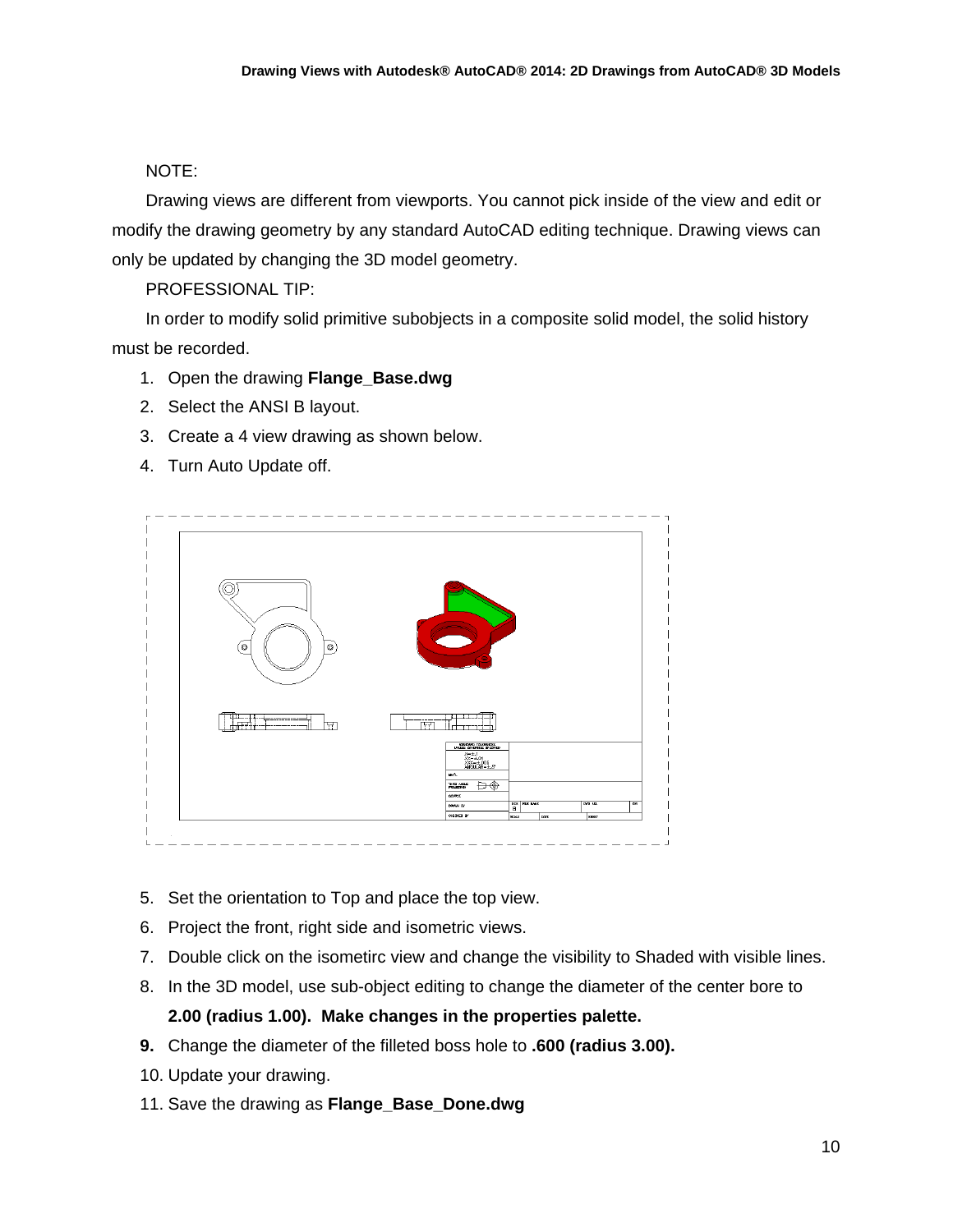Drawing views can be edited after being created. Like other AutoCAD objects, drawing views can be moved or rotated. In addition, certain properties of drawing views, such as the display style and scale, can be modified.

### **VIEWEDIT**

The **VIEWEDIT** command can be used to edit the properties of a drawing view. You can quickly initiate this command by double-clicking on a view. The **Drawing View Editor** contextual ribbon tab appears. The editing options are similar to the options available when you create a base view.

## **Creating an Assembly drawing and adding parts to the assembly**

- 1. Open the drawing **Fixture Assembly.dwg**
- 2. Create the base view (front) and the top, right side and isometric views.
- 3. Scale the isometric view to a larger scale.
- 4. Use the INSERT command to insert the plug at X=20, Y=8 and Z=7, centered on the top hole as shown. Update the drawing.

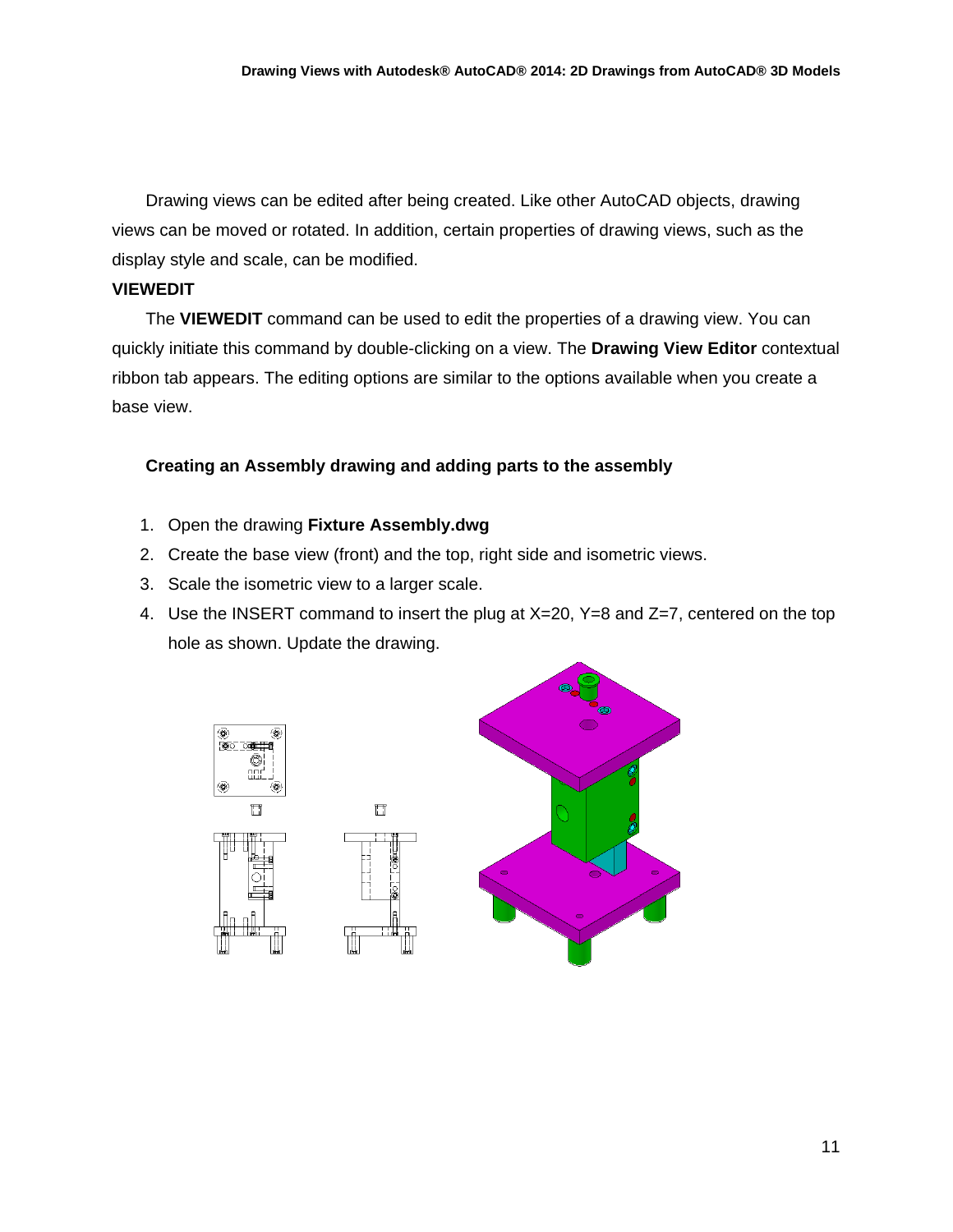

5. Move other parts as needed. Remember to update the drawing!

## **Creating Drawing Views from Inventor part files (IPT's)**

Drawing views can be created from sources other than AutoCAD 3D models. You can create views from Autodesk Inventor® part (IPT), assembly (IAM), or presentation (IPN) files. You can also create drawing views from models imported with the **IMPORT** command. Drawing views can also be created from an assembly or subassembly to create an assembly drawing.

## **CLOSE all AutoCAD drawings.**

**OPEN: Blank Drawing.dwg.** 

**OPEN: Coupler3.ipt in Autodesk Inventor.** 

- 1. In AutoCAD, turn off Auto Update.
- 2. Create the 4 view drawing of the **Coupler3.ipt** file starting with a Base view From Inventor inside AutoCAD.
- 3. Change the LTSCALE as needed.
- 4. Save the drawing as **Coupler3.dwg.**
- 5. Close the drawing.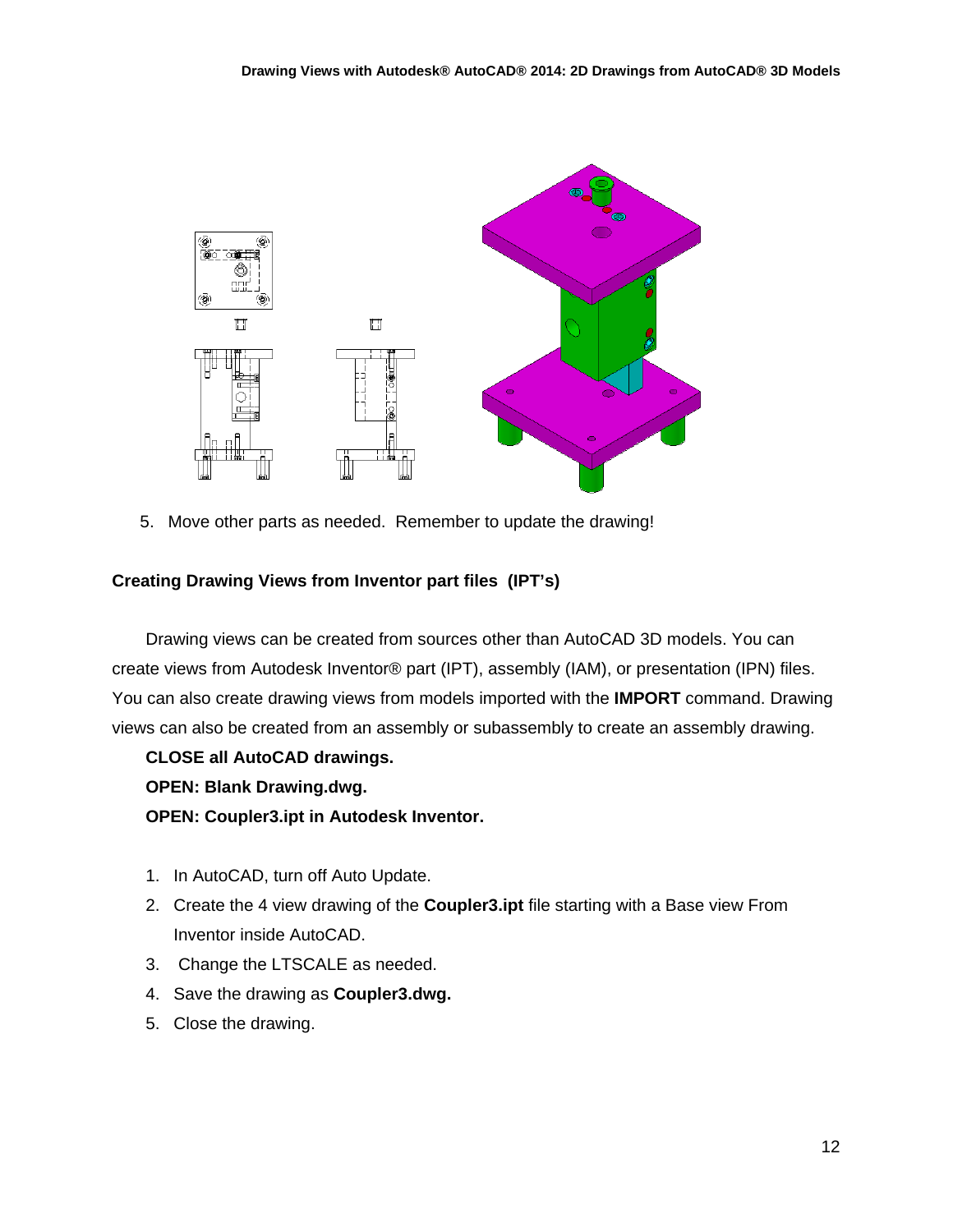

- 6. In Autodesk Inventor, **edit Holes 6 and 7** (the two larger holes and the one smaller hole) in Autodesk Inventor to a **.03** diameter.
- 7. Save the **Coupler3.ipt** file.
- 8. Open the AutoCAD drawing **Coupler3.dwg**. Update the views.

## **Dimensioning Drawing Views**

- 1. Open the drawing **Flange\_Base\_Done.dwg or Flange\_Base\_Finished.dwg.**
- 2. Type **DIMASSOC** and set the variable to **2**.
- 3. Add the three dimensions as shown on the ANSI B layout.



- 4. Edit the .4000 diameter hole to 3.000.
- 5. Edit the .600 diameter hole to .500.
- 6. Edit the 1.00 height to .750.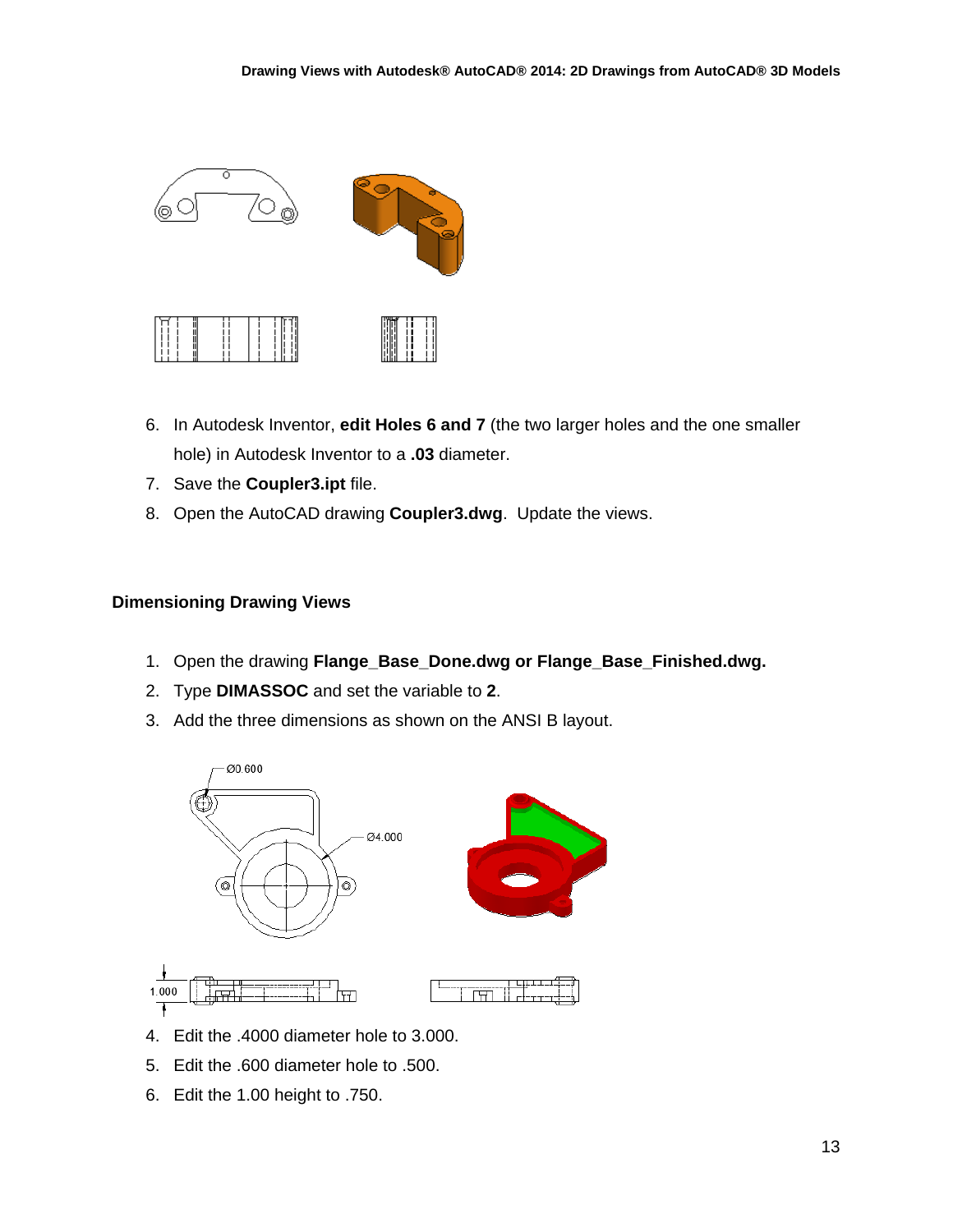

7. Update the drawing. What happens? Use **DIMREASSOSSOCIATE**.

8. Do not save the drawing.

After placing drawing views on a paper space layout, you can dimension each view as needed. When dimensioning drawing views, make sure that the **DIMASSOC** system variable is set to 2 so that associative dimensions are created. Associative dimensions are associated to the dimensions of the model and update when the physical model changes.

If you dimension drawing views with associative dimensions, make changes to the model, and then update the views, the dimensions may become disassociated. In this case, AutoCAD will ask if you want to reassociate the dimensions. Selecting **Run DIMREASSOCIATE** will allow you to pick points in the view to reassociate the dimensions. For more information on the **DIMREASSOCIATE** command and associative dimensioning, refer to *AutoCAD and Its Applications—Basics*.

#### **Using the EXPORTLAYOUT Command**

You can use the **EXPORTLAYOUT** command to export a layout containing drawing views into a new drawing (DWG) file. However, this technique will break the associativity between the 3D model and the drawing views. The advantage to using this technique is that the drawing geometry can be edited in the same way as any other AutoCAD 2D geometry in model space. The disadvantage is that the 2D geometry has lost any associativity back to the 3D model.